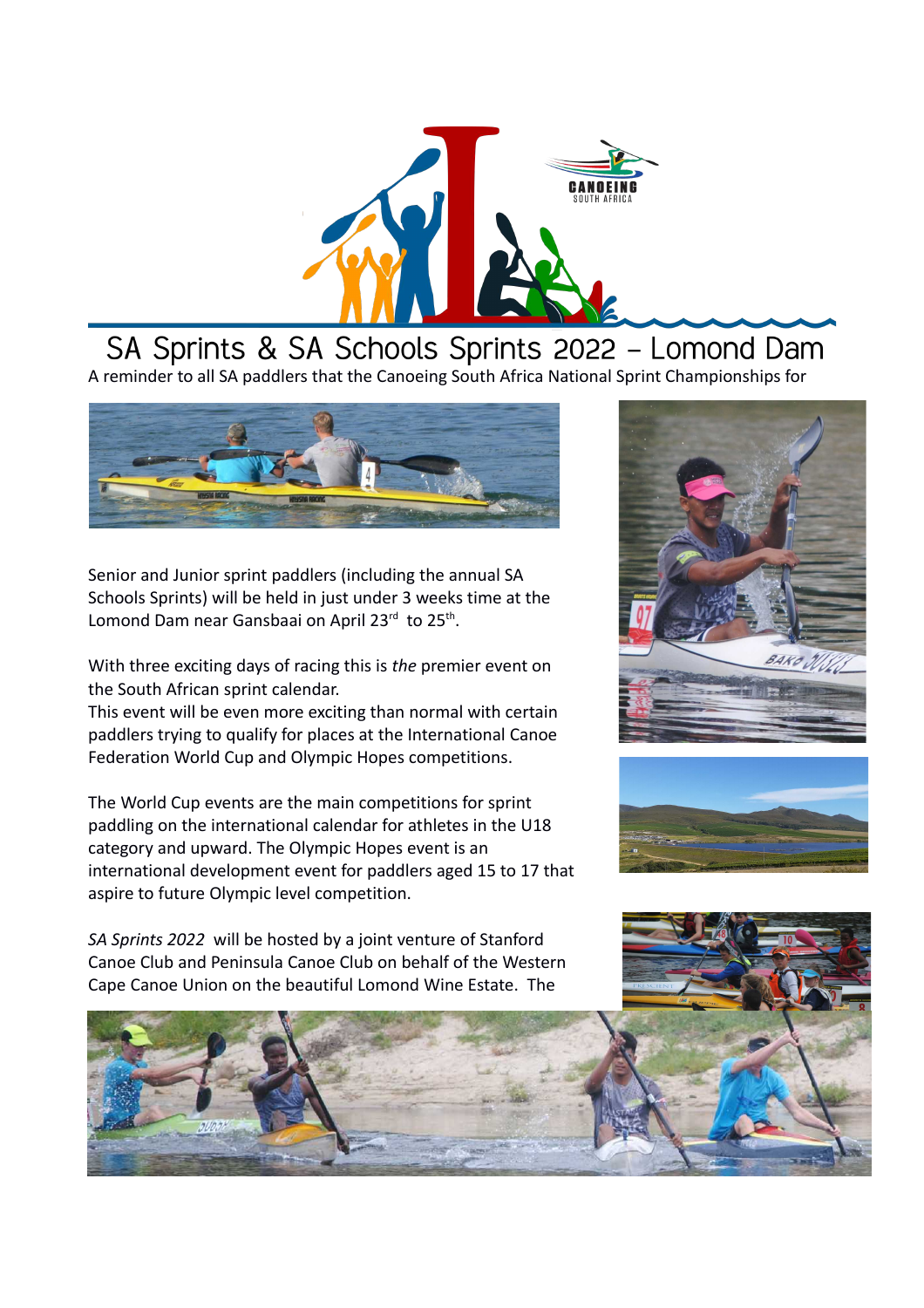dam is filled by the Uilenkraals Rivier catchment and the surrounding mountains giving deep, clean and soft water. This really is a stunning venue not to be missed.

Entries are open on the CSA 'Dot Cloud' events portal. Entries close at midnight on 18 April 2022, in just 13 days time.

Registration will run from 17h00 to 19h00 on Friday 22<sup>nd</sup> at the Lomond Dam venue, please make sure that you attend.

Remember that every day we have a lot of racing to get through. It is really important that all the paddlers and their coaches and parents are aware of the following:

- 1. We have found over the last two years that sprint events can be run without using boat pounds, thus we will run this event without boat pounds.
- 2. Every day we will issue and publish on whatsapp a race schedule with race times and on the water times. It is the Paddler's / Team leader's / Parent's responsibility to ensure that the paddlers are on the water heading to the start with enough time throughout the day.
- 3. Information, lane draws and results will be available through the day both on the noticeboard and on whatsapp.
- 4. Before every event paddlers have to collect the correct number for their race. The number correlates to your lane number.
- 5. Immediately after the race, numbers are to be returned to the collection zone.
- 6. Younger paddlers need to be assisted by a Parent, Team leader or a responsible older paddler.
- 7. The starters will not delay any start to wait for a missing paddler
- 8. No paddler, other then those racing may paddle across the finish line or the Time Keepers line of sight. Paddlers warming up must stay well clear of the lanes.
- 9. Results will be posted on the board and on the whatsapp group.
- 10. Only Race Officials may interact with the Time Keepers during racing. Questions and complaints to be directed to the Race Director.
- 11. A Provisional program will be distributed by Midday on Friday 22 April, with final program distributed after registration.
- 12. K1 Minimum weight 12 kg
- 13. K2 Minimum weight 18 kg
- 14. Guppy A standard Guppy class boat must not be less than 10 kilograms in weight, have a minimum width of 500mm, a maximum length of 4100mm, and have buoyancy at both ends. No small cockpits are allowed (as per CSA Competition by-laws)
- 15. All weights in boats must be stuck down with duct tape, put under seats, or fixed by some other means. There must be no loose weights in boats.
- 16. All paddlers must bring a PFD and splashcover to the event, all boats must have enough buoyancy not to sink if capsized.
- 17. PFD's / Lifejackets compulsory for all Guppy races and U14 races.
- 18. There will be safety crews in craft on the water, however the most important thing is that all paddlers must be competent swimmers with experience in managing their craft and paddle if they capsize.
- 19. Boats will be weighed on the official scale after each race. It is the paddler's and team leader's (and/or parents) responsibility to ensure that no under weight boats enter any race. If your boat is under weight, you will be disqualified